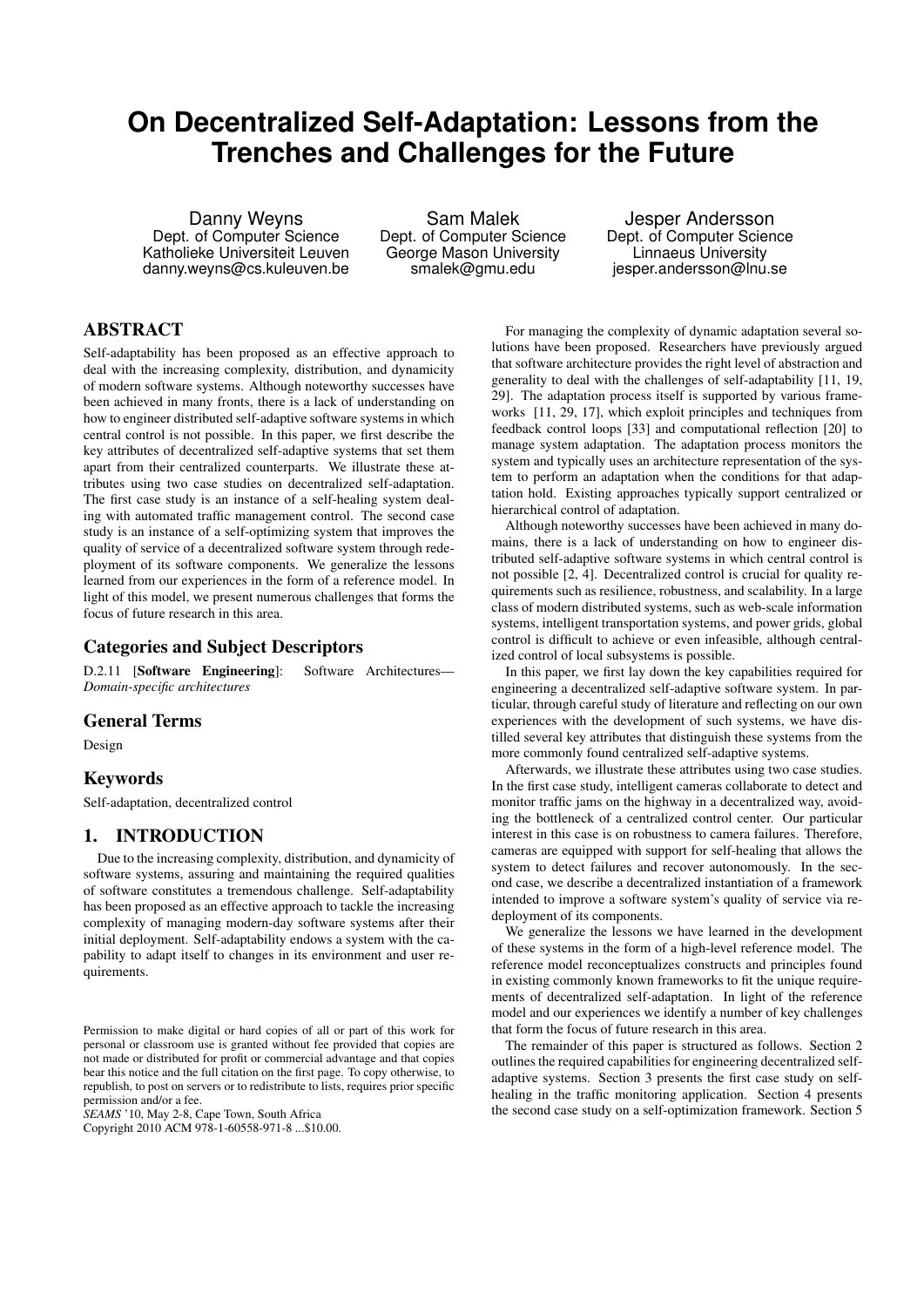generalizes from the case studies by presenting a reference model. Finally, Section 6 draws conclusions and formulates a number of challenges for future research in this area.

# 2. MOTIVATION

The underlying motivation in our work has been the lack of adequate techniques and principles for systematic engineering of decentralized self-adaptive software systems. In this section, we elaborate on this assertion by first zooming in on the unique characteristics of decentralized self-adaptation. These characteristics in turn enable us to explain the shortcomings of existing frameworks, the majority of which make certain assumptions on the availability of information and flow of control that are not suitable in this setting.

## 2.1 Decentralized Self-Adaptation

A self-adaptive software system is typically developed in a layered architecture. As further detailed in Section 5, the reference model presented in this paper builds on our previous work [1], in which we have demonstrated the prominent role of reflection in self-adaptive software, and in particular the fact that through reflection one could clearly separate concerns and identify its layers. The bottom layer comprises the software that deals with the application logic which we call the *managed system* (a.k.a, base-level subsystem). On top of that, the self-adaptive layer is added that comprises the software that deals with a particular concern (e.g., performance, robustness, etc) which we call the *self-adaptive unit* (a.k.a., meta-level subsystem). The self-adaptive unit comprises components that monitor the managed system and based on a set of goals adapt it to changing conditions. Additional layers with selfadaptive units could be added that deal with higher level concerns and goals.

A decentralized self-adaptive software system is a special form of autonomic system in which there is no central point of control. The lack of a central point of control could manifest itself in various stages of autonomic computing (i.e., monitoring, analysis, planning, and execution). Moreover, the lack of a central point of control often implies the unavailability of global knowledge on any particular host. A self-adaptive layer in such systems thus consists of several self-adaptive units with the corresponding locally managed systems. As a consequence, self-adaptive units that deal with a concern that involves multiple local managed systems have to collaborate.

Based on a thorough study of literature (e.g., [17, 19, 29, 5, 10, 9]) and reflecting on our own experiences, which are further discussed in Sections 3 and 4, we identified a set of required capabilities for such systems that differentiate them from the more commonly found centralized self-adaptive systems. We distinguish between requirements for the different types of computations in self-adaptive systems.

Coordinated monitoring collects data of the underlying managed system and possibly of the operating environment in which the system is situated (e.g., hardware devices, network connections). In a centralized setting, the self-adaptive unit has access to the entire managed system. As such, the self-adaptive unit has global knowledge of the underlying system. In a decentralized setting, on the other hand, each self-adaptive unit has only access to the local managed system. Consequently, it has only a partial model of the complete system. Therefore, monitor computations of different self-adaptive units may need to coordinate to share and synchronize locally collected data.

Coordinated analysis interprets the collected data to determine goal violations and predicts possible future situations. In a centralized setting, analyze computation has all the data required to

perform the analysis, while in decentralized self-adaptive systems, analyze computation often has only partial knowledge. As a consequence, analysis computations of different self-adaptive units may need to coordinate with one another, such that adaptation options are evaluated within a group.

Coordinated planning constructs the actions needed to achieve the system's objectives. In a centralized setting, the self-adaptive unit has access to the goals of the self-adaptive system. As such, plan computation may select and construct an adaptation plan that satisfies the system's objectives. In a decentralized setting, self-adaptive units may have private goals (i.e., be selfish). Moreover, there may be conflicts between the goals of different units. As such, selfadaptive units exhibit autonomous behavior. Consequently, plan computations may need to coordinate (e.g., negotiate) with one another to construct an adaptation plan that satisfies the different goals.

Coordinated execution carries out the changes to the underlying system. In a centralized setting, the self-adaptive unit has full control over the order and timing in which adaptations are executed. In a decentralized setting, execute computations may need to synchronize the changes to the system. In particular, executing transactional adaptation poses a challenge in a decentralized setting by severely disrupting the system.

# 2.2 Existing Frameworks for Self-Adaptation

Since the late 1990s multiple perspectives on self-adaptive and autonomic software systems have been developed [29, 9, 17, 19]. Several of these works provide high-level reference models and reference frameworks that constitute a solid ground for self-adaptive systems. Key principles that underlie these approaches are the control-loop, as expressed in early work of Shaw [33], and more recently, Dobson et al. [8] and Brun et al. [3], and computational reflection, Maes [20], which was extended further to software architecture by Tisato et al. [35], and to reflective middleware by Coulson et al. [6]. One of the rare proposals that considers decentralization at the outset is [12]. In this work, software components automatically configure themselves according to an overall architectural specification without central configuration management service. The presented approach uses reliable broadcast channels to maintain local copies of the configuration and coordinate component managers. As mentioned by the authors, this restrict the scalability of the approach. The question of how to solve this problem is left open by the authors.

In light of the attributes identified earlier, we take a close look at two representative seminal frameworks for the construction of selfadaptive software systems: Rainbow [11] and IBM's autonomic manger [17]. While we believe these framework have achieved noteworthy success in alleviating challenges of developing selfadaptive software in centralized and hierarchical settings, they are neither directly suitable for decentralized self-adaptation, nor that has been their intention.

The Rainbow framework offers a generic architecture for building self-adaptive systems. The architecture of Rainbow consists of three layers: *system* layer, *translation* layer, and *architectural* layer. The system layer provides the application logic. It offers probes for measuring properties of interest, such as the workload of servers, and effectors for performing changes. The translation layer is responsible for bridging the abstraction gap between the system layer and the architectural layer. The architectural layer deals with self-adaptation. This layer includes an architectural model of the executing system consisting of components, connectors, properties associated with components and connectors, and constraints that define allowed configurations. A constraint evaluator periodically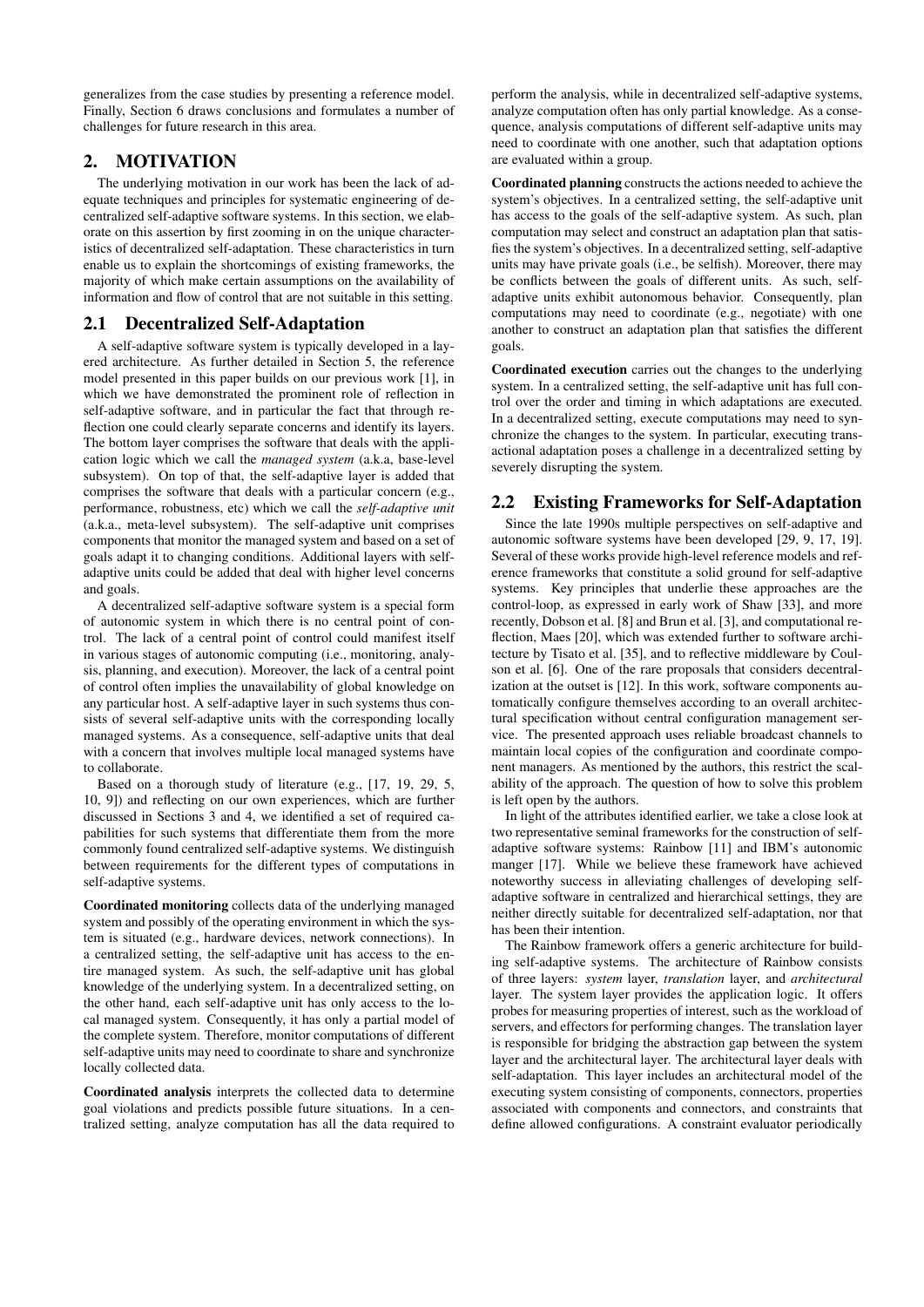evaluates the constraints of the architectural model and in case of constraint violations triggers an adaptation of the system.

The Rainbow framework supports monitoring and adaptation of software systems that are distributed in a network. However, the control of adaptation is centralized. Rainbow does not provide explicit support for adaptation scenarios where two or more adaptation control units have to collaborate to achieve self-adaptation.

IBM's approach of autonomic systems proposes a layered architecture. The bottom layer consists of system components which could be either software or hardware resources. Software resources correspond to the application logic. Each resource is managed by an autonomic manager. Autonomic managers are the basic building blocks for realizing self-adaptation in autonomic systems. The autonomic manager provides a traditional control loop consisting of four basic computations: monitor, analyze, plan, and execute. Four concrete types of autonomic managers are distinguished: managers for self-configuring, self-optimizing, self-healing, and selfprotecting. The autonomic manager itself provides sensors and actuators that enables other autonomic managers to manage the autonomic manager. This enables hierarchical composition of autonomic managers. E.g., a set of resource autonomic managers that deal with self-healing may be managed by an orchestrating autonomic manager. In a hierarchy of autonomic managers, data can be obtained and shared via knowledge sources, such as a registry, dictionary, or a database.

IBM's autonomic systems support hierarchical arrangement of autonomic managers. These managers can share information via knowledge sources. However, autonomic managers do not provide explicit support to interact as peers in a decentralized architecture. Autonomic managers in the bottom layer of the hierarchy have adaptation goals specific to the concern of interest to the managed resource, while autonomic managers in the higher layers deliver system-wide autonomic capabilities.

As illustrated above, and further corroborated by our study of other approaches (e.g., [9, 29]), existing frameworks for selfadaptive systems are geared to centralized/hierarchical systems and do not really consider the capabilities required for building decentralized solutions. This has been the key motivation for our work.

## 3. CASE STUDY ON SELF-HEALING

The first case study presents a traffic monitoring application. We start the section with introducing the application. Then we explain the decentralized self-healing approach for dealing with camera failures.

#### 3.1 Traffic Monitoring Application

The monitoring application we consider fits in the domain of intelligent transportation systems, a worldwide initiative to exploit information and communication technology to improve traffic. The system consists of a set of intelligent cameras which are distributed evenly along the road. An example of a highway is shown in Figure 1. Each camera has a limited viewing range and cameras are placed to get an optimal coverage of the highway with a minimum overlap.

Cameras are equipped with a data processing unit capable of processing the monitored data, and a communication unit to communicate with other cameras. A camera is able to measure the local traffic conditions and decide whether there is a traffic jam. The task of the cameras is to detect and monitor traffic jams on the highway in a decentralized way, avoiding the bottleneck of a centralized control center. Possible clients of the monitoring system are traffic light controllers, driver assistance systems such as systems that inform drivers about expected travel time delays, systems for collecting data for long term structural decision making, etc.



Figure 1: An example of a highway with traffic cameras.

Traffic jams can span the viewing range of multiple cameras and can dynamically grow and dissolve. By default each camera monitors the traffic state within its viewing range. When a traffic jam occurs, the camera has to collaborate with other cameras detecting the same traffic jam. Because there is no central point of control, cameras have to aggregate the monitored data to determine the position of the traffic jam on the basis of the head and tail of it. One of the cameras is responsible to distribute the aggregated data of the traffic jam to the interested clients. Cameras enter or leave the collaboration whenever the traffic jam enters or leaves their viewing range.

In this paper we are interested in one of the quality concerns of the traffic monitoring system: robustness to camera failures. Our particular focus is on silent node failures, i.e., failures in which a failing camera becomes unresponsive without sending any incorrect data. Such failures may bring the system to an inconsistent state and disrupt its services.

#### 3.2 Managed System

We start with a high-level overview of the software architecture of the system that deals with the domain functionality. Then we explain how this architecture is extended with support for selfhealing. In particular, we focus on the support for its decentralization.

Figure 2 shows the primary elements of the *main system* which provides the camera software that deals with the domain functionality. The main system is conceived as an agent-based system consisting of four layers. The *host infrastructure* encapsulates common middleware services and basic support for distribution, hiding the complexity of the underlying hardware. The *agent middleware* layer provides basic services in multi-agent systems, including support for interaction with the environment and communication. The *organization middleware* layer encapsulates the life-cycle management of organizations and it provides role-specific services to the agents to interact with the environment and communicate with other agents. The agents in the *agent layer* use the organization middleware to interact with each other through the roles they play in the organizations, providing the services to the clients of the system, i.e., reporting traffic jams.

We briefly explain how the agents collaborate to provide the system services. In normal traffic conditions, each *camera agent* belongs to a *single member organization* and plays the *role* of *data observer*, monitoring the local traffic. We say that the agent has a *role contract* with the organization. A role contract is a mutual agreement between the agent and the organization that allows the agent to play the role in that organization. In the role of data observer, the agent shares the traffic conditions it monitors with the organization. When the traffic conditions change and a jam is detected, the organization middleware opens a *role position* for the *data pusher* role. A role position can be considered as a vacancy for a particular role in a particular organization. When the agent accepts this role position it gets a role contract. In the role of data pusher, the agent is responsible for collecting traffic data in the or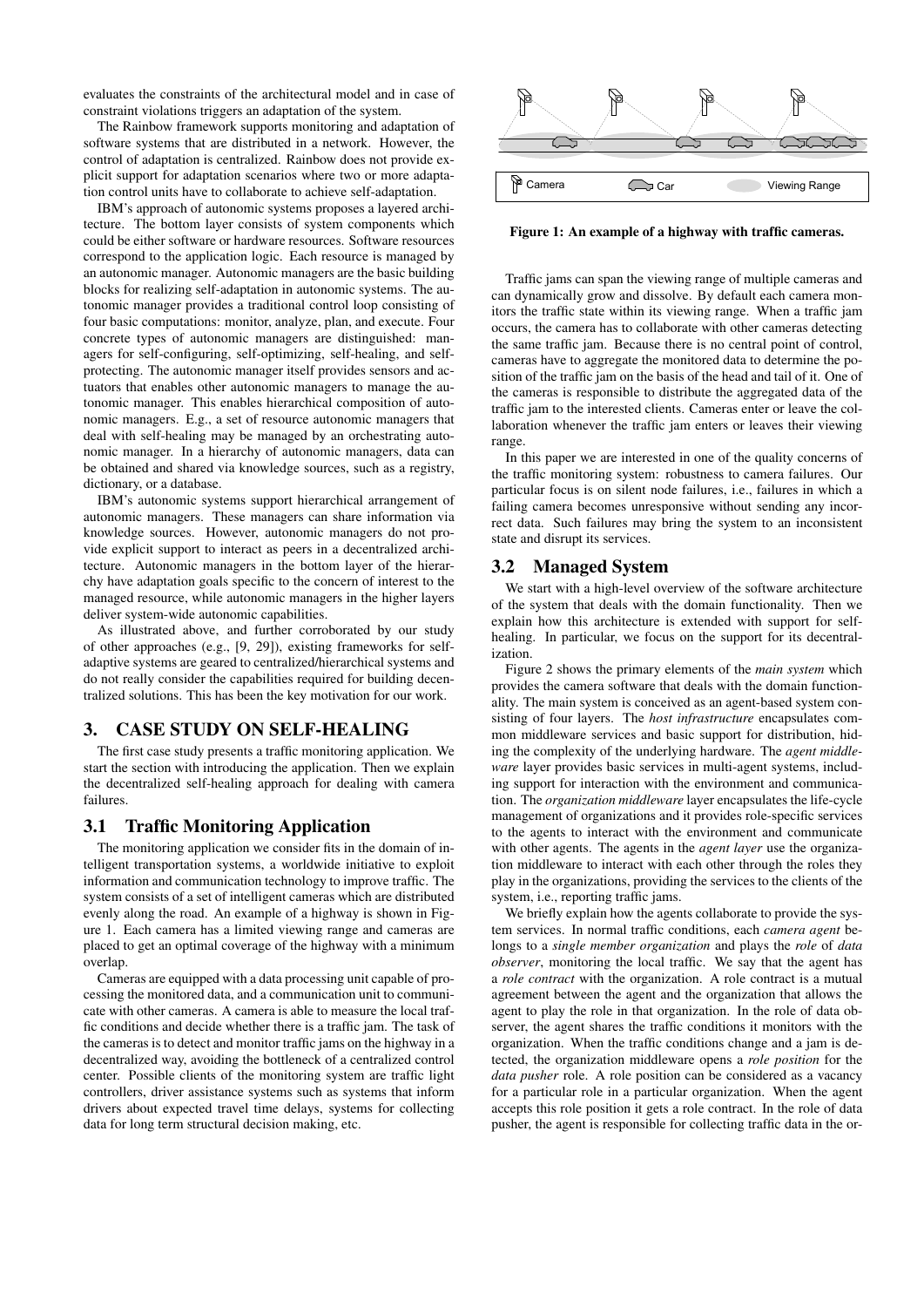ganization and notifying interested clients of the traffic jam. The organization middleware stores the role contracts with the local agent and advertises the open role positions. When the traffic jam grows, the organization middleware joins the neighboring organizations in a single organization that spans the viewing range of the cameras that monitor the traffic jam. In this joined organization, only one agent plays the role of data pusher. When the traffic jam resolves, the organization is split dynamically.



Figure 2: Main system deployed on each camera.

Organization dynamics are managed by *organization controllers*. Organization controllers need to collaborate to manage an organization that spans multiple nodes. Neighboring organizations that are candidates for merging are denoted as *interaction candidates*. To make the system scalable, a decentralized peer-to-peer approach is used to manage the inter-organizational dynamics. However, to simplify synchronization issues, a master/slave principle is used at intra-organizational level. The master/slave principle is a control model, which centralizes (locally) the control of each organization and the state required for this control. For each organization, one of the organization controllers is elected as master, whereas the other controllers of the organization are slaves. The master is responsible for managing the dynamics of that organization by synchronizing with all of the slaves.

#### 3.3 Decentralized Self-Healing

To support robustness to node failures, a *self-healing subsystem* is added to the main system that is responsible for dealing with camera failures. The self-healing subsystem is a domain specific instance of a *self-adaptive unit*, while the *main system* corresponds to a *local managed system*.

Figure 3 shows a deployment view of one node of the main system extended with the self-healing subsystem. A self-healing subsystem comprises the following components:

• *Dependency Model.* The dependency model contains a model of the dependencies of the components of the main system with other cameras. The *Query/Update* interface provides access for inspecting and updating the model. Figure 4 shows an overview of the dependencies in the system.



Figure 3: Deployment view with self-healing subsystem.

- *Heartbeat Generator.* The heartbeat generator periodically receives alive messages from all of the nodes (cameras) that it depends on, and sends alive messages to all of the nodes that depend on its node. To exchange messages, the heartbeat generator uses the *Alive* interface provided by the main system, which exploits the communication facilities of the agent middleware. The *Notify* interface notifies the *self-healing manager* whenever an alive message arrives from a camera with a dependency in the dependency model.
- *Repair Strategy.* The repair strategy component contains a set of *repair actions* to bring the main system to a consistent state in case of a failure, i.e., when a camera this node depends on fails and no longer sends alive messages. Each set of repair actions represent a plan to deal with a particular failure. Figure 4 provides an overview of the repair actions employed in the system.
- *Self-Healing Manager.* The self-healing manager component contains the logic to deal with self-healing. The self-healing manager monitors the main system using the *Monitor* interface to maintain the dependency model. It interprets the notifications of the *heartbeat generator* to derive the status of the cameras with a dependency in the dependency model. Finally, when a failure is detected, the self-healing manager executes the repair actions of the repair strategy using the *Repair* interface to bring the main system to a consistent state.

Self-healing subsystems monitor the main systems for failures and only interfere in their operation when a failure is detected. The self-healing subsystems ensure the system can continue its correct operation (possibly in a degraded mode, e.g., one camera less) for a limited time after a failure occurs.

The self-healing manager encapsulates the typical computations of a self-adaptive unit: monitor, analyze, plan, and execute. The monitor computation gathers the required data of the main system locally. However, it requires coordination with self-healing managers to gather the status of the nodes in the dependency model. This coordination is realized using the heartbeat mechanism.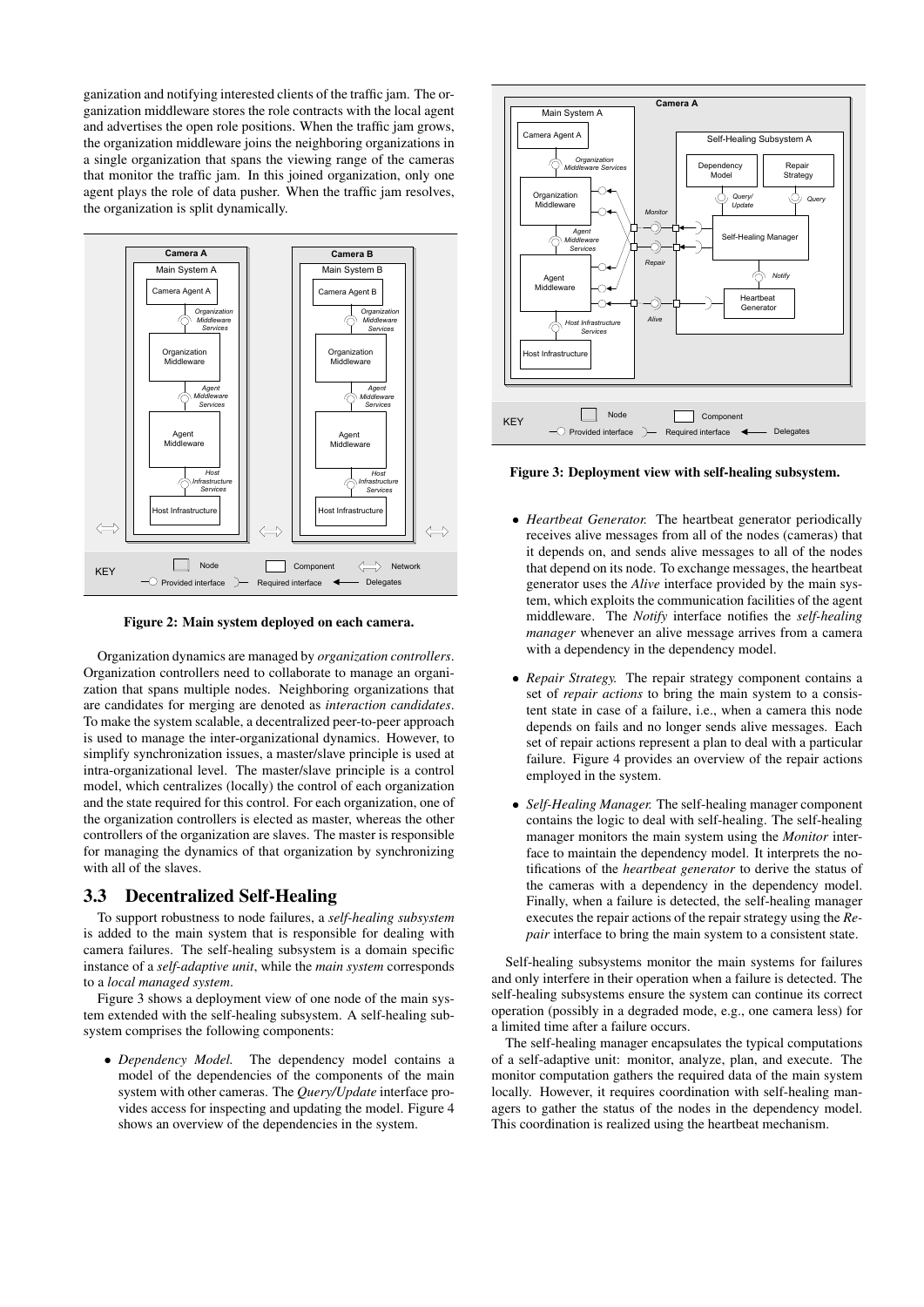|                     | Dependencies                                                                                                                  | Nodes to monitor                                                                                 | Repair actions                                                                                                                                                                                                           |
|---------------------|-------------------------------------------------------------------------------------------------------------------------------|--------------------------------------------------------------------------------------------------|--------------------------------------------------------------------------------------------------------------------------------------------------------------------------------------------------------------------------|
| Any Node            | - adjacent cameras<br>- communication links                                                                                   | - all neighboring nodes<br>- all linked nodes                                                    | - remove neighbor, calculate and set new neighbor<br>- remove communication link in agent middleware                                                                                                                     |
| Slave Nodes         | - master of organization<br>- role contracts                                                                                  | - master node of organization<br>- set of other slave nodes                                      | - start new single-member organization<br>- remove role contract from local repository                                                                                                                                   |
| <b>Master Nodes</b> | - slaves of organization<br>- open role positions<br>- role contracts<br>- interaction candidates<br>(neighbor organizations) | - all slave nodes<br>- set of slave nodes<br>- set of slave nodes<br>- set of other master nodes | - remove slave reference in organization controller<br>- remove role position from local repository<br>- remove role contract from local repository<br>- remove interaction candidate from local<br>organization context |

Figure 4: Dependencies with corresponding nodes to monitor and repair actions.

To recover from a silent node failure, the self-healing subsystems have only to apply local repair actions. The required data for analyzing, planning, and executing is available locally and the selfhealing subsystems engage in local repair actions when a failure is detected. In other words, there are no negotiations between subsystems to analyze a failure or execute repair actions. The self-healing subsystem brings the main system back to a consistent state, from which it can continue its correct operation on its own. Support for more advanced repair actions, such as electing a new master when the master fails, would require the coordination among the plan and execute computations of different self-healing subsystems.

The decentralized approach for self-healing described above builds upon the MACODO model and middleware platform. Interested reader may refer to [36].

# 4. CASE STUDY ON QOS-DRIVEN SELF-OPTIMIZATION

For any large, distributed system many deployment architectures (i.e., distributions of the system's software components onto its hardware hosts) are typically possible. However, some of those deployment architectures are more dependable than others. For example, a distributed system's availability can be improved if the system is deployed such that the most critical, frequent, and voluminous interactions occur either locally or over reliable and capacious network links.

Finding a deployment architecture that exhibits desirable system characteristics (e.g., low latency, high availability) or satisfies a given set of constraints (e.g., the processing requirements of components deployed onto a host do not exceed that host's CPU capacity) is a challenging problem: many system parameters (e.g. network bandwidth, reliability, frequencies of component interactions, etc.) that influence the selection of an appropriate deployment architecture are typically not known at system design time and/or may fluctuate at run time; the space of possible deployment architectures is extremely large, thus finding the optimal deployment is rarely feasible [21]; and different desired system characteristics may be conflicting (e.g., a deployment architecture that satisfies a given set of constraints and results in specific availability may at the same time exhibit high latency).

The above problem is further complicated in the context of the emerging class of decentralized systems, which are characterized by limited system-wide knowledge and the absence of a single point of control. In decentralized systems, selection of a globally appropriate deployment architecture has to be made using incomplete, locally-maintained information.

A methodology for improving a distributed system's quality of service properties consists of  $(1)$  active system monitoring,  $(2)$  estimation of the improved deployment architecture, and (3) redeployment of (parts of) the system to effect the improved deployment architecture. Based on this three-step methodology, a high-level deployment improvement framework [22, 21] has been developed.

In this section, we provide an overview of the framework's components, the associated functionality of each component, and the dependency relationships that guide their interaction. In particular, we focus on the techniques employed for decentralization of the approach.

#### 4.1 Deployment Improvement Framework

Figure 5 shows the framework's overall structure and the relationships among its six high-level components. Note that each of the framework's components can have an internal architecture that is composed of one or more lower-level components. Furthermore, the internal architecture of each component can be distributed (i.e., different internal low-level components may communicate across address spaces). The arrows represent the flow of data among the framework components. The *deployment improvement framework* depicted in Figure 5 corresponds to a *self-adaptive unit* that is deployed on each host. The framework manages a software system running on top an *implementation platform*, which together correspond to a *local managed system*.

Model. This component maintains the representation of the system's deployment architecture. The model is composed of four types of parts: hosts, components, physical links between hosts, and logical links between components. Each of these types could be associated with an arbitrary set of parameters. For example, each host can be characterized by the amount of available memory, processing speed, battery power (in case a mobile device is used), installed software, and so on. The selection of a set of parameters to be modeled depends on the set of criteria (i.e., objectives) that a system's deployment architecture should satisfy. For example, if minimizing latency is one of the objectives, the model should include parameters such as physical network link delays and bandwidth. However, if the objective is to improve a distributed system's security, other parameters, such as security of each network link, need to be modeled.

Algorithm. Each objective is formally specified and can either be an optimization problem (e.g., maximize availability, minimize latency) or constraint satisfaction problem (e.g., total memory of components deployed onto a host cannot exceed that host's available memory). Given an objective and the relevant subset of the system's model, an algorithm searches for a deployment architecture that satisfies the objective. An algorithm may also search for a deployment architecture that simultaneously satisfies multiple objectives (e.g., maximize availability while satisfying the memory constraints). In terms of precision and computational complexity, there are two categories of algorithms for an optimization problem like this: exact and approximative. Exact algorithms produce optimal results (e.g., deployments with minimal overall latency), but are exponentially complex, which limits their applicability to systems with very small numbers of components and hosts. On the other hand, approximative algorithms in general produce suboptimal solutions, but have polynomial time complexity, which makes them more usable.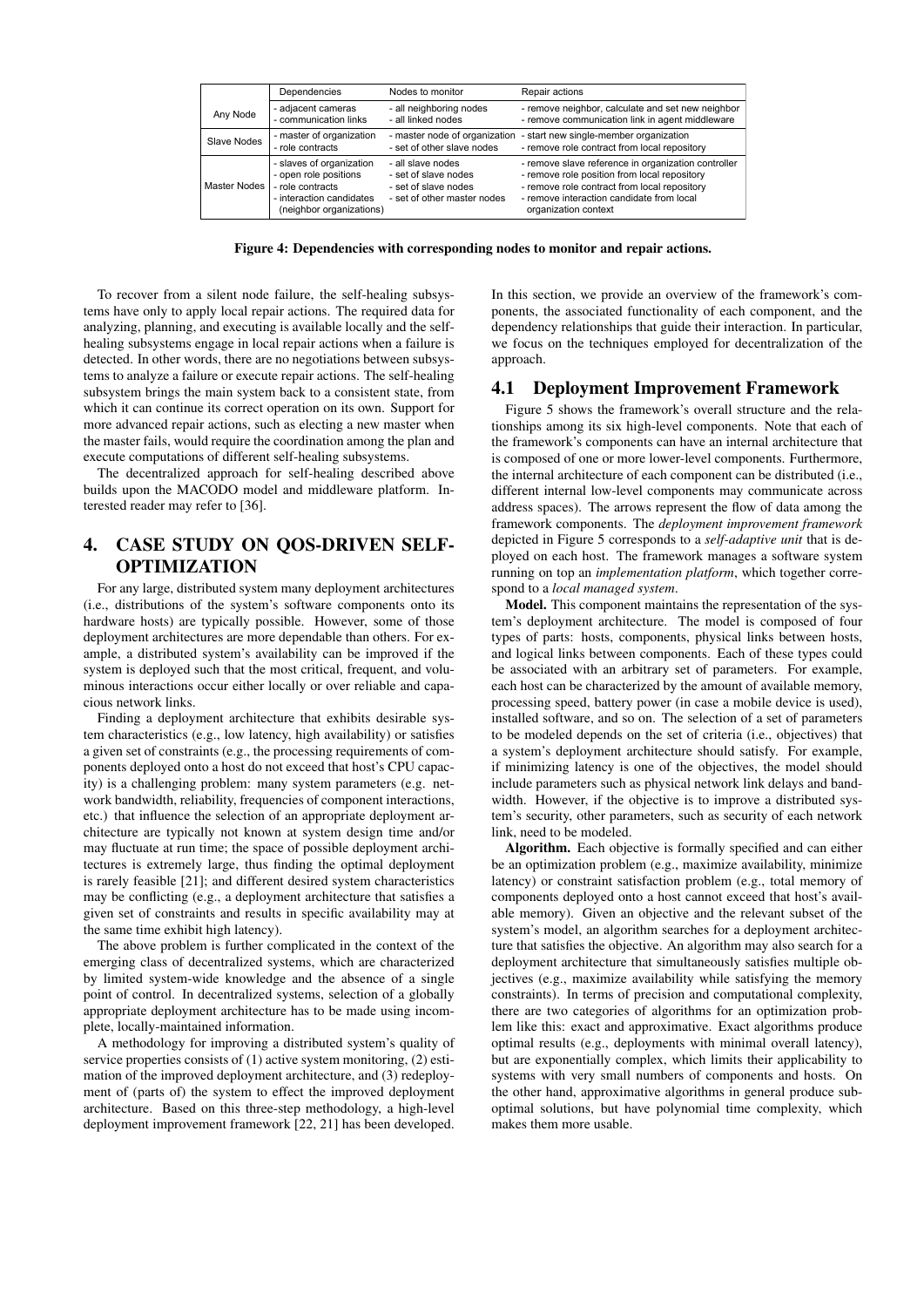

Figure 5: Deployment improvement framework overview.

Analyzer. Analyzers are meta-level algorithms that leverage the results obtained from the algorithm(s) and the model to determine a course of action for satisfying the system's overall objective. In situations where several objective functions need to be satisfied, an analyzer resolves the results from the corresponding algorithms to determine the best deployment architecture. However, note that an analyzer cannot always guarantee satisfaction of all the objectives. Analyzers are also capable of modifying the framework's behavior by adding or removing low-level components from the framework's high-level components. For example, once an analyzer determines that the system's parameters have changed significantly, it may choose to add a new low-level algorithm component that computes better results for the new operational scenario. Analyzers may also hold the history of the system's execution by logging fluctuations of the desired objectives and the parameters of interest. System's execution profile allows the analyzer to fine-tune the framework's behavior by providing information such as system's stability, work load patterns, and the results of previous redeployments.

Monitor. To determine the run time values of the parameters in the model, a monitor is associated with each parameter. The monitor is implemented in two parts: a platform-dependent part that "hooks" into the implementation platform and performs the actual monitoring of the system, and a platform-independent part that interprets and may look for patterns in the monitored data. For example, it determines if the data is stable enough to be passed on to the model.

Effector. Just like monitors, effectors are also composed of two parts: (1) a platform-dependent part that "hooks" into the platform to perform the redeployment of software components; and (2) a platform-independent part that receives the redeployment instructions from the analyzer and coordinates the redeployment process. Depending on the implementation platform's support for redeployment, effectors may also need to perform tasks such as buffering, hoarding, or relaying of the exchanged events during component redeployment.

User Input. Some system parameters may not be easily monitored (e.g., security of a network link). Also, some parameters may be stable throughout the system's execution (e.g., CPU speed on a given host). The values for such parameters are provided by the system's architect at design time. We are assuming that the architect is able to provide a reasonable bound on the values of system parameters that cannot easily be monitored. Furthermore, the architect also must be capable of providing constraints on the allowable deployment architectures. Examples of these types of constraints



Figure 6: Deployment improvement framework distributed centralized instantiation.

are location and collocation constraints. Location constraints specify a subset of hosts on which a given component may be legally deployed. Collocation constraints specify a subset of components that either must be or may not be deployed on the same host.

The framework described above has been realized using an integration of several tools, including Prism-MW [23], an architectural middleware platform with monitoring and component migration capabilities, and DeSi [26], a software deployment modeling and analysis environment. For the sake of brevity the details of these tools are not provided. Interested reader may refer to [22, 23, 26].

#### 4.2 Decentralization of the Framework

Figure 6 shows the framework's instantiation in a distributed centralized setting. Centralized systems have a *master host* (i.e., central host) that has complete knowledge of the distributed system parameters. Master host contains a *centralized model*, which maintains the global model of the distributed system. The centralized model is populated by the data it receives from *master monitor* and *centralized user input*. The master monitor receives all of the monitoring data from the *slave monitors* on other hosts. Once all of the monitoring data from all of the slave hosts is received, the master monitor forwards the monitoring data to the centralized model. Each slave host contains a *slave effector*, which receives redeployment instructions from the *master effector*, and a slave monitor, which monitors the slave host's implementation platform and sends the monitoring data back to the master monitor. Finally, the master effector receives a sequence of command instructions from the *centralized analyzer* and distributes the redeployment commands to all the slave effectors.

Figure 7 shows the framework's instantiation for a decentralized system. Unlike a centralized software system, a decentralized system does not have a single host with the global knowledge of system parameters. Each host has a *local monitor* and a *local effector* that are only responsible for the monitoring and redeployment of the host on which they are located. Each host has a *decentralized model* that contains some subset of the system's overall model, populated by the data received from the local monitor and the decentralized model of the hosts to which this host is connected. Therefore, if there are two hosts in the system that are not aware of (i.e., connected to) each other, then the respective models maintained by the two hosts do not contain each other's system parameters. Each host also has a *decentralized algorithm* (e.g., auctioning [21]) that synchronizes with its remote counterparts to find a common solu-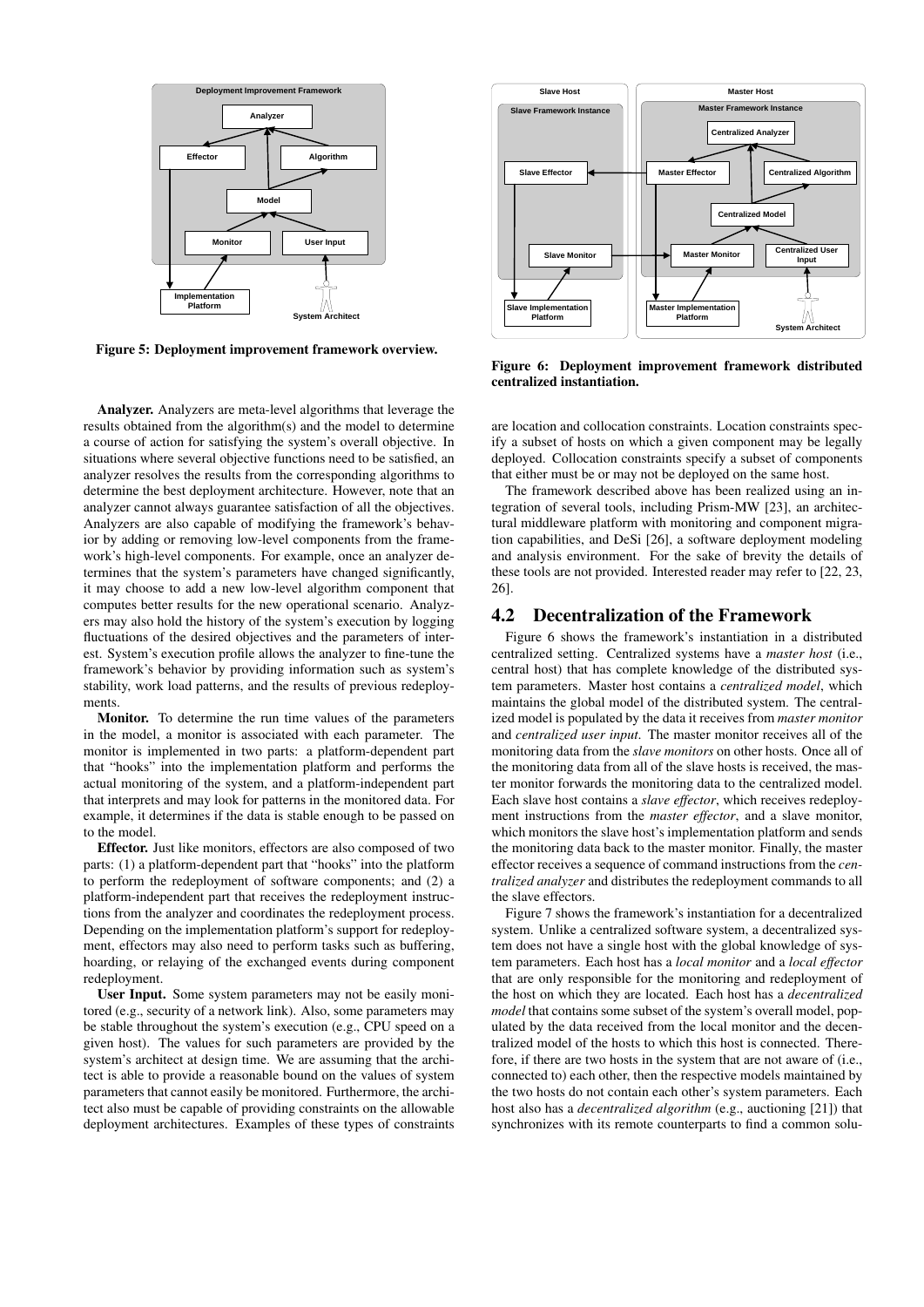

Figure 7: Deployment improvement framework decentralized instantiation.

tion. Finally, in a similar way, the *decentralized analyzer* on each host synchronizes with its remote counterparts to determine an improved deployment architecture and effect it.

# 5. REFERENCE MODEL FOR DECEN-TRALIZED SELF-ADAPTATION

Reflecting on our experiences with the two case studies has helped us to gain a better understanding of decentralized selfadaptive systems. In particular, it has illuminated several necessary extensions to the commonly employed principles and frameworks. We generalize the lessons we have learned in terms of a widely applicable reference model depicted in Figure 8. This model brings together concepts from computational reflection [20], MAPE [17], and feedback-control loop [33], and extends them with the additional constructs necessary for decentralization.

A *self-adaptive system* comprises one or more *local self-adaptive systems*. For instance, the traffic monitoring system is an example of a self-adaptive system. The software deployed on a camera is a local self-adaptive system. A local self-adaptive system consists of a set of *local managed systems* and a set of *self-adaptive units*. For example, the main system in the traffic monitoring case and host implementation platform in the deployment improvement system are examples of a local managed system. On the other hand, self-healing subsystem and deployment improvement framework software are examples of a self-adaptive unit.

A self-adaptive unit is a self-contained entity that adapts the local managed system using several *meta-level computations*, which use a set of *meta-level models*. Below we explain meta-level models and meta-level computations in detail.

#### 5.1 Meta-Level Models

We distinguish between four types of *meta-level models*: *system model*, *concern model*, *working model*, and *coordination model*.

The *system model* represents (parts of) the *system* that is managed by the self-adaptive unit. The system can be either a local managed system or a self-adaptive unit. The latter is applicable to self-adaptive units that deal with higher level concerns (i.e., a meta-metal-level model). The decentralized model in the deployment improvement system that maintains a representation of the local system's deployment architecture is an example of a system model. In the traffic monitoring case, the dependency model contains data that corresponds to a system model, i.e., the elements that represent the components of the main system and the cameras on which those components depend.

The *concern model* represents the objectives (goals) of a selfadaptive unit. The concern model in the deployment improvement system is represented either as an optimization problem (e.g., maximize availability), or a constraint satisfaction problem (e.g., keep components' memory usage within the boundaries of the host's available memory). In the traffic monitoring system, the self-healing concern is represented as rules of the form *event*– *condition*–*action set*. *Event* is a failure of a camera, *condition* is a local dependency on the failing camera, and *action set* are the set of repair actions required to recover from the failure. The self-healing manager uses data from the dependency model and the repair strategy to derive the *event*–*condition*–*action set* rules.

A *working model* represents the data structures and information shared between the meta-level (MAPE) computations. These models are typically domain-specific. Examples of working models in the deployment improvement system are the temporary representations of candidate deployment architectures that are evaluated by an analyzer, and the redeployment instructions produced by the analyzer and used by the effector (see Figure 7).

A *coordination model* is a key model in decentralized selfadaptive systems that distinguishes them from their centralized counterparts. A *coordination model* represents the data required by a meta-level computation to coordinate with meta-level computations of other self-adaptive units. For example, in the simple scenario shown in Figure 7, each of the decentralized analyzers, decentralized models, and decentralized algorithms maintains a representation of its peers. Moreover, the coordination model may contain data about ongoing negotiations. For instance, a decentralized analyzers from Figure 7 may use an auction mechanism to find an agreeable deployment solution with its counterparts, and the status of the ongoing interaction is captured in the coordination model. In the traffic monitoring case, each self-healing manager maintains a representation of the cameras that its node has a dependency on, as specified in the dependency model. These dependencies mimic the organizational structure of the agents that deal with the domain functionality. In general, the data maintained in a coordination model may range from a set of simple references to peer computations to a complex organization model that computations use to coordinate. We further elaborate on coordination activity below.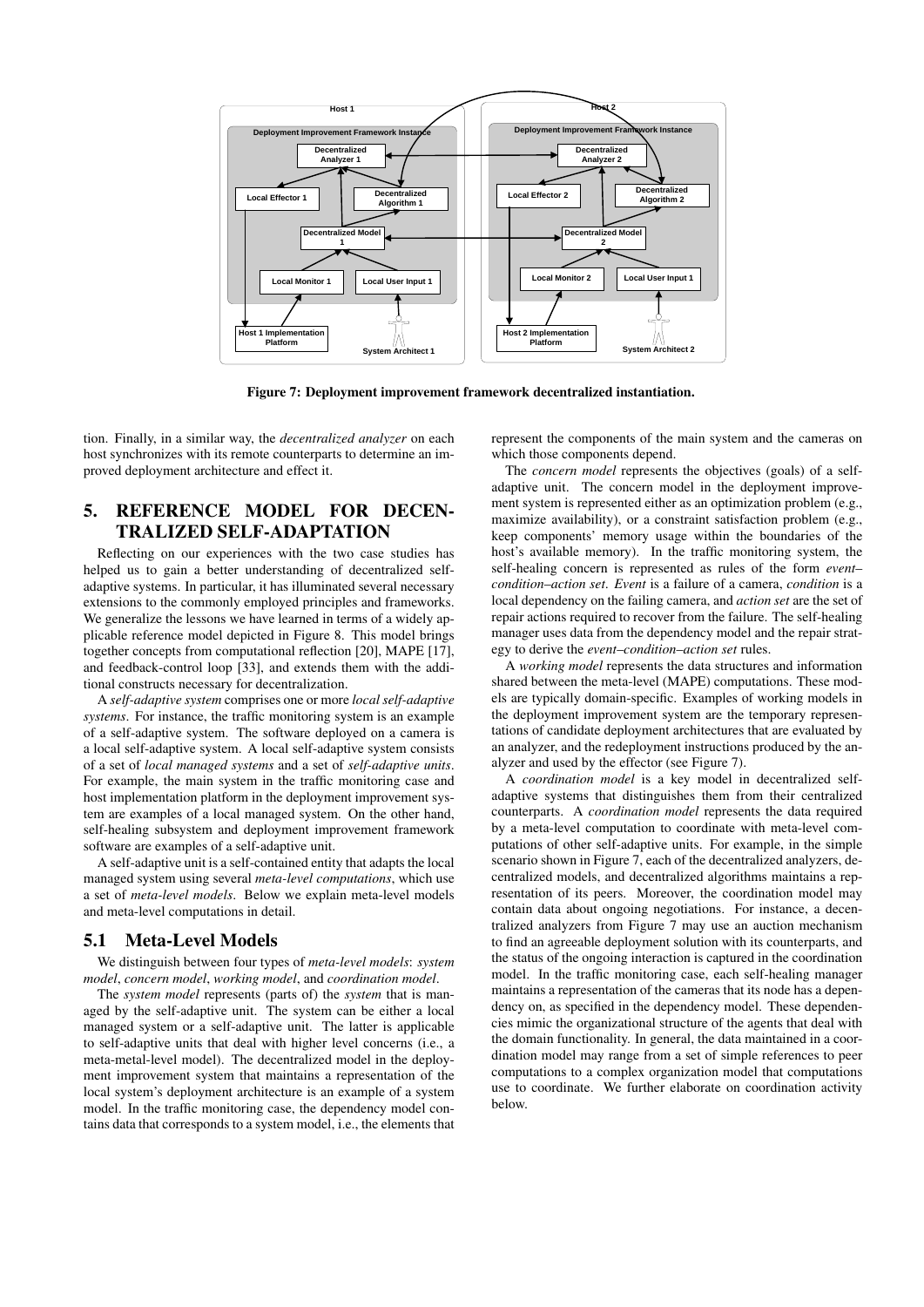

Figure 8: Reference model for decentralized self-adaptive systems.

## 5.2 Meta-Level Computations

Meta-level computations are the typical feedback control loop computations found in self-adaptive systems–*monitor*, *analyze*, *plan*, and *execute*–enhanced with support for decentralized coordination. The reference model explicitly separates coordination from computation. Coordination is dealt with by *coordination mechanisms* that use *coordination models*.

In general, a *coordination mechanism* allows resolution of coordination problems arisen from dependencies [24]. Coordination mechanisms can be as simple as a priority-based synchronization mechanism to a complex market mechanism. [7] proposes a basic taxonomy of coordination mechanisms based on the types of dependencies that underlie coordination problems (e.g., managing dependencies between multiple tasks and multiple resources). In decentralized self-adaptive systems, the choice for a particular coordination mechanism depends on the type of computations that have to coordinate and the characteristics and requirements of the domain at hand. Below we provide concrete examples of coordination mechanisms for the different types of meta-level computations.

*Monitor* computation monitors the *system* that is managed by the self-adaptive unit and possibly aspects of the system's environment. The system can be either a local managed system or another lower-level self-adaptive unit. Monitor uses the observed data to update the system model and may *trigger* analyze computations when particular conditions hold. In the traffic monitoring case, the self-healing manager monitors the main system to keep the dependency model up to date. To keep track of the status of remote cameras with dependencies, each self-healing manager uses a *heartbeat generator* that broadcasts alive messages. Heartbeat is the coordination mechanism used by self-healing managers to realize coordinated monitoring. In the deployment improvement system, the local monitor on each host keeps track of the managed system via the local implementation platform's probes and gauges, and populates the corresponding decentralized model. In addition, the decentralized models that are directly connected to one another (e.g., within close proximity) realize coordinated monitoring by exchanging data. Deployment models may share data using a variety of coordination mechanisms, such as gossiping and proximity

broadcasting.

*Analyze* computation assesses the collected data to determine the system's ability to satisfy its objectives. *Plan* computation constructs the actions necessary to achieve the system's objectives. Analyze computations may *trigger* plan computations, e.g., when a particular analysis determines violation of system's objectives. Analysis and planning in the traffic monitoring case is trivial: the self-healing manager checks the alive messages of cameras with dependencies and when a camera fails, it triggers the repair actions to adapt the main system. Since only local adaptations are needed, there is no need for coordinated analysis or planning. In the deployment improvement system, a decentralized algorithm uses different coordination mechanisms (e.g., auctioning, voting) to analyze possible reconfigurations. Decentralized analyzer performs coordinated planning; i.e., analyzers of connected hosts synchronize to determine an improved deployment architecture for the managed system.

Finally, triggered by plan, *execute* computation carries out changes on the managed system. In the traffic monitoring case, the self-healing manager executes the repair actions to bring the main system to a consistent state. In the deployment improvement system, the local effectors deal with the low-level migration and installation of software components via the facilities provided by the implementation platform. While not explicitly depicted in Figure 7, the effectors coordinate with one another by requesting migration of the required software components (i.e., as specified in the new configuration selected by decentralized analyzer) from their peers.

## 6. CONCLUSION AND CHALLENGES AHEAD

Over the last decade, research on self-adaptive systems has matured to encompass a set of foundational principles, techniques, and implementation frameworks. Self-adaptive systems have been built for a variety of concerns in different domains. Still, state-of-the-art self-adaptive frameworks lack support for a growing class of systems in which central control is not an option. Based on a thorough study of existing approaches and reflecting on our own experiences, we derived a set of key capabilities required for engineering de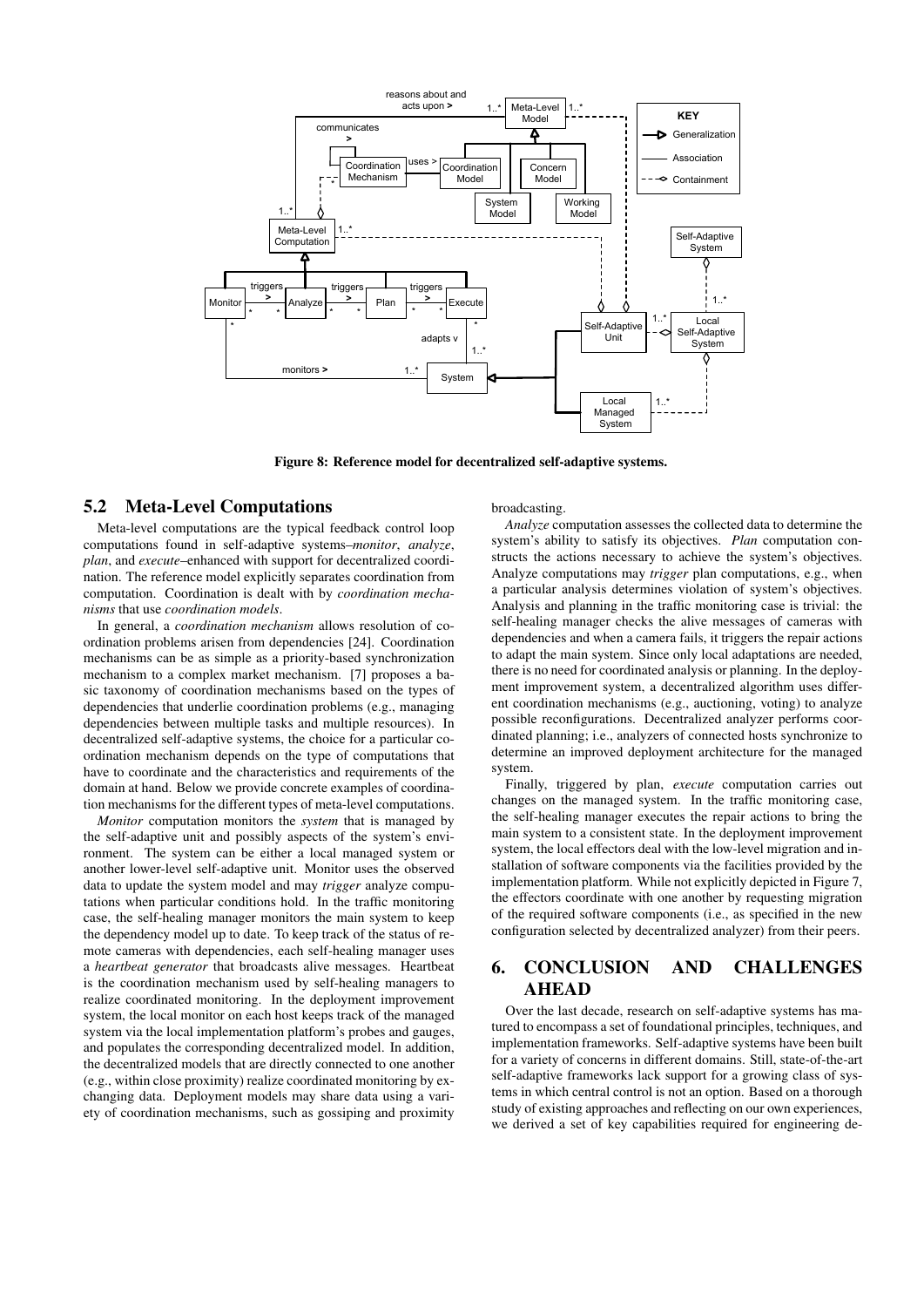centralized self-adaptive systems, and illustrated them in two cases studies.

We generalized the lessons learned in the fyorm of a high-level reference model. This model reifies the basic constructs of selfadaptive systems and extends them with additional constructs to support the engineering of decentralized self-adaptive systems. The key constructs to support decentralization of control are coordination mechanism and coordination models. Reflective computations in a decentralized setting coordinate at every stage to share knowledge, analyze the realization of goals, derive plans, and synchronize the execution of adaptations. Coordination mechanisms provide the means to resolve conflicts arisen from dependencies between nodes in a decentralized setting. Coordination models capture the runtime data required for coordination.

Our experiences with the development of decentralized selfadaptive systems, as well as the generalization of the lessons learned in the form of a reference model, have helped us to identify several key challenges in this area. The challenges we have have identified span the interest of numerous research communities, including software engineering, multi-agent systems, artificial intelligence, self-organizing systems, and theory. We thus believe there is a need for an inter-disciplinary approach to challenges posed here. In particular, we believe software engineering community is in a unique position to bridge the gap between these communities—a task that we have begun to undertake in this paper, and more generally pursue in the organization of a workshop series targeted at this problem [34].

Partial Knowledge. The types of analysis and planning performed in this setting needs to deal with the reality that partial knowledge is the norm, rather than the exception. Even in a collaborative setting, sharing complete knowledge between decentralized adaptation managers constrains the scalability of the systems, as outlined in [12]. Moreover, a number of commonly employed quantitative decision making techniques, such as non-linear programming from operations research and queueing network models from performance analysis, are not directly applicable, since they rely on the availability of system-wide knowledge. The lack of complete knowledge forces each self-adaptive unit to make sub-optimal solutions. While through carefully designed algorithms, it may be possible to develop algorithms that converge to (near-)optimal solutions, in practice, engineering real-world solutions in this manner has shown to be extremely difficult for some of the reasons outlined below.

Uncertainty. Any self-adaptive system situated in a dynamic, especially physical, environment has to deal with uncertainty. This is due to the fact that physical environments are by definition unpredictable, hence at any point in time the environment model of a self-adaptive system may become inconsistent with the actual environment, and a self-adaptive system may have no control over other processes that influence the environment. The situation is exacerbated in decentralized self-adaptive systems, where there is no central authority, and the system's organization itself may fluctuate dynamically as a result of self-adaptive units that join and leave the system. Artificial self-organizing systems have shown to be particularly robust to dynamic operating conditions [31, 25]. Exploiting principles from this field is a promising direction to deal with uncertainty in decentralized self-adaptive systems.

Conflicting Goals. In decentralized self-adaptive systems, each self-adaptive unit may pursue its own goals. These systems often share logical and physical resources, and thus their goals may conflict with one another. In such setting, either the self-adaptive units cooperate with one another to achieve a fair solution, or compete with one another to maximize personal gain. Numerous engineering questions in either case arise: How to model, relate, and incorporate individual goals to reason about a system-wide solution? Which conflict resolution mechanism is more suitable for a particular type of quality concern? How to trust individual self-adaptive units to play fairly and not selfishly? The body of work on market mechanisms and negotiation [15] from the field of multi-agent systems is a promising starting point to tackle the complex problems of conflicting goals. Reinforcement learning techniques [16] could also be useful for developing self-adaptive units that over time learn the best approach to adapt and negotiate with one another. In fact, learning may also be employed to address other issues, such as uncertainty (e.g., through learning the emerging properties) and partial knowledge (e.g., through inducing more knowledge based on the available information).

Overhead. As evident in our reference model, the centerpiece of decentralized self-adaptation is coordination. Coordination may occur at different phases and levels. However, coordination in a distributed setting results in additional communication and computation that is of utmost significance from a software engineering perspective. For instance, to deal with partial knowledge, selfadaptive units may choose to coordinate through sharing of local information with one another, while to deal with conflicting goals, self-adaptive units may choose to coordinate through negotiation or voting protocols. Clearly, in both cases one has to consider two issues: (1) the computing inefficiency as a result of resources utilized for coordination, and (2) the timeliness impact of making and effecting adaptation decisions due to such coordination efforts.

Guarantees. Providing system-wide assurances in both selfadaptive and decentralized software is challenging. The situation is exacerbated when one considers self-adaptive software that is also decentralized. The difficulty of guaranteeing the system's behavior is a byproduct of some of the challenges mentioned earlier, e.g., lack of knowledge, and uncertainty. On top of providing assurances for the system's behavior (e.g., timeliness), in some cases ensuring that even a solution can be eventually converged on is challenging. For instance, in many market-based algorithms, if a sensible mechanism design is not employed, no particular solution converges. Moreover, another related issue of concern is unwanted (unaccounted for) emergent behavior. For instance, consider that applying the deployment improvement framework to a highly unstable system may result in continuous redeployment of the system, which may degrade the system's OoS instead of improving it, and the lack of a central authority makes it extremely difficult to detect such situations. Assurances could take on various forms: Is the system guaranteed to achieve a particular set of objectives? Is it guaranteed for the system to achieve those objectives within a certain time limit? Inspiring starting points to deal with guarantees in decentralized self-adaptive systems are formal verification of negotiation protocols [32], Law-Governed Interactions [27], and controlling emergent behavior [30].

Systematic Engineering. Finally, in our experiences we have observed significant trade-offs among the design decisions that address the challenges listed above. For instance, selecting the right mechanism for coordination often depends on the level of overhead that can be tolerated, while the level of overhead depends on the level of guarantees desired. A systematic approach to engineering such systems calls for a better understanding of such trade-offs. To that end, a number of challenging questions need to be addressed: How could we apply the principles of software architecture to the organization of such systems? How the different ways of organizing such systems (e.g., peer-to-peer vs. hierarchical) relate to architectural styles? Is it possible to develop a catalog of organization patterns that promote specific properties? What is the impact of or